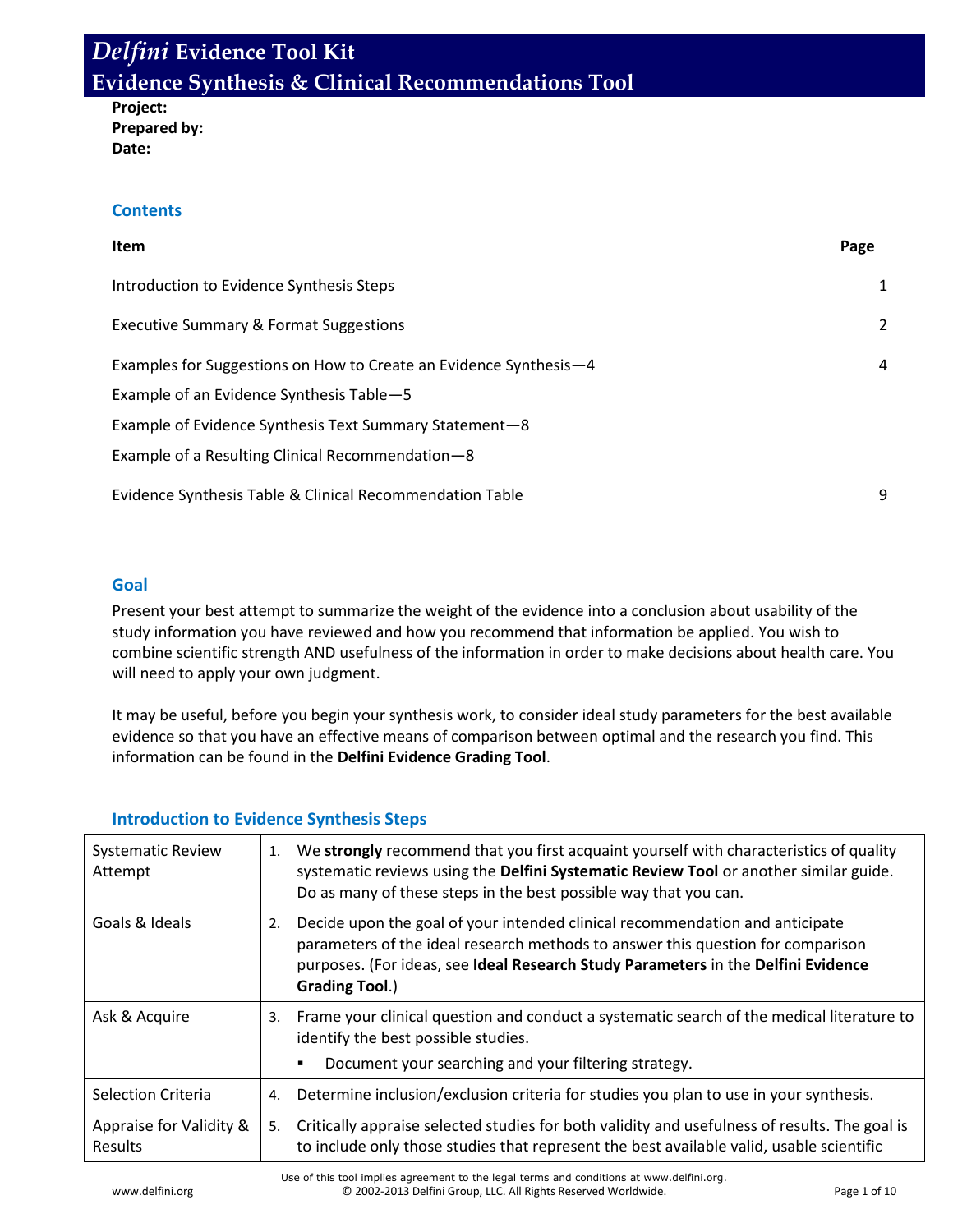**Project: Prepared by: Date:**

|                                                                                | evidence. There are likely to be few.                                                                                                                                                                                                                                                                                                                                                                                                                                                                                                                                                |
|--------------------------------------------------------------------------------|--------------------------------------------------------------------------------------------------------------------------------------------------------------------------------------------------------------------------------------------------------------------------------------------------------------------------------------------------------------------------------------------------------------------------------------------------------------------------------------------------------------------------------------------------------------------------------------|
|                                                                                | We strongly recommend the use of tools. The Delfini Study Validity & Usability Tool<br>addresses both validity and results assessment in one tool.                                                                                                                                                                                                                                                                                                                                                                                                                                   |
|                                                                                | Grade each study. See the Delfini Evidence Grading Tool.<br>$\blacksquare$                                                                                                                                                                                                                                                                                                                                                                                                                                                                                                           |
| <b>Study Selection for</b><br><b>Best Available Valid</b>                      | For studies passing both validity and results assessment, rank studies by grade of study,<br>6.<br>and select those you wish to include.                                                                                                                                                                                                                                                                                                                                                                                                                                             |
| and useful Evidence                                                            | The Delfini Validity and Usability Grading Scale in the Delfini Evidence Grading Tool<br>is our suggested means for ranking studies and provides criteria for selecting studies<br>for inclusion in an evidence synthesis, along with providing suggestions for grading<br>the strength of your synthesis.                                                                                                                                                                                                                                                                           |
| Harms                                                                          | Because harms may not have been sufficiently addressed in your studies of choice,<br>7.<br>determine if you need to do a new search specific to learning about any harms of what<br>you wish to recommend. Modify your statement as needed if you have new information.                                                                                                                                                                                                                                                                                                              |
| Synthesize &<br>Summarize                                                      | Summarize the best available valid and useful evidence. This may be a text statement or<br>8.<br>a table documenting characteristics of the evidence you have identified as being the<br>best. (A table is included in this tool.) Again, you will have to apply judgment.                                                                                                                                                                                                                                                                                                           |
| <b>Strength &amp; Limitations</b><br>of Synthesis (Grading<br>& Documentation) | Grade the quality of the collective evidence.<br>9.<br>10. Document limitations of your assessment or why it differs from other syntheses using<br>criteria for systematic reviews.                                                                                                                                                                                                                                                                                                                                                                                                  |
| Clinical<br>Recommendation                                                     | 11. Write a clinical recommendation based on your findings. Quantitate where possible. See<br>the Delfini Evidence Grading Tool for wording suggestions.                                                                                                                                                                                                                                                                                                                                                                                                                             |
| Recommendation<br>Grading &<br>Documentation                                   | 12. Label the strength of your recommendation to make as transparent as possible and<br>document the limitations of your assessment using criteria for systematic reviews. See<br>the Delfini Evidence Grading Tool for help with grading and judgments.                                                                                                                                                                                                                                                                                                                             |
| Analysis                                                                       | 13. Prepare a brief analysis of other considerations such as -<br>Efficacy versus effectiveness projection<br>٠<br>Applicability to which patient population and under which circumstances<br>Patient perspective (benefits, harms, risks, costs, uncertainties, alternatives)<br>٠<br>Physician perspective (e.g., likelihood of acceptance and appropriate application)<br>٠<br>Patient acceptance (e.g., likelihood of patient acceptance and adherence)<br>٠<br>Actionability (e.g., FDA approved, affordable, do-able, implementable, fits<br>٠<br>circumstances of care, etc.) |

### **Executive Summary & Format Suggestions**

We recommend that a brief executive summary precede the details of your synthesis work (detailed instructions for which follow this table). Suggested contents are as follows:

| Categories |  |  |  |
|------------|--|--|--|
|            |  |  |  |

#### **Summary from Cochrane or Clinical Evidence**

Use of this tool implies agreement to the legal terms and conditions at www.delfini.org. www.delfini.org entitled the CD 2002-2013 Delfini Group, LLC. All Rights Reserved Worldwide. Page 2 of 10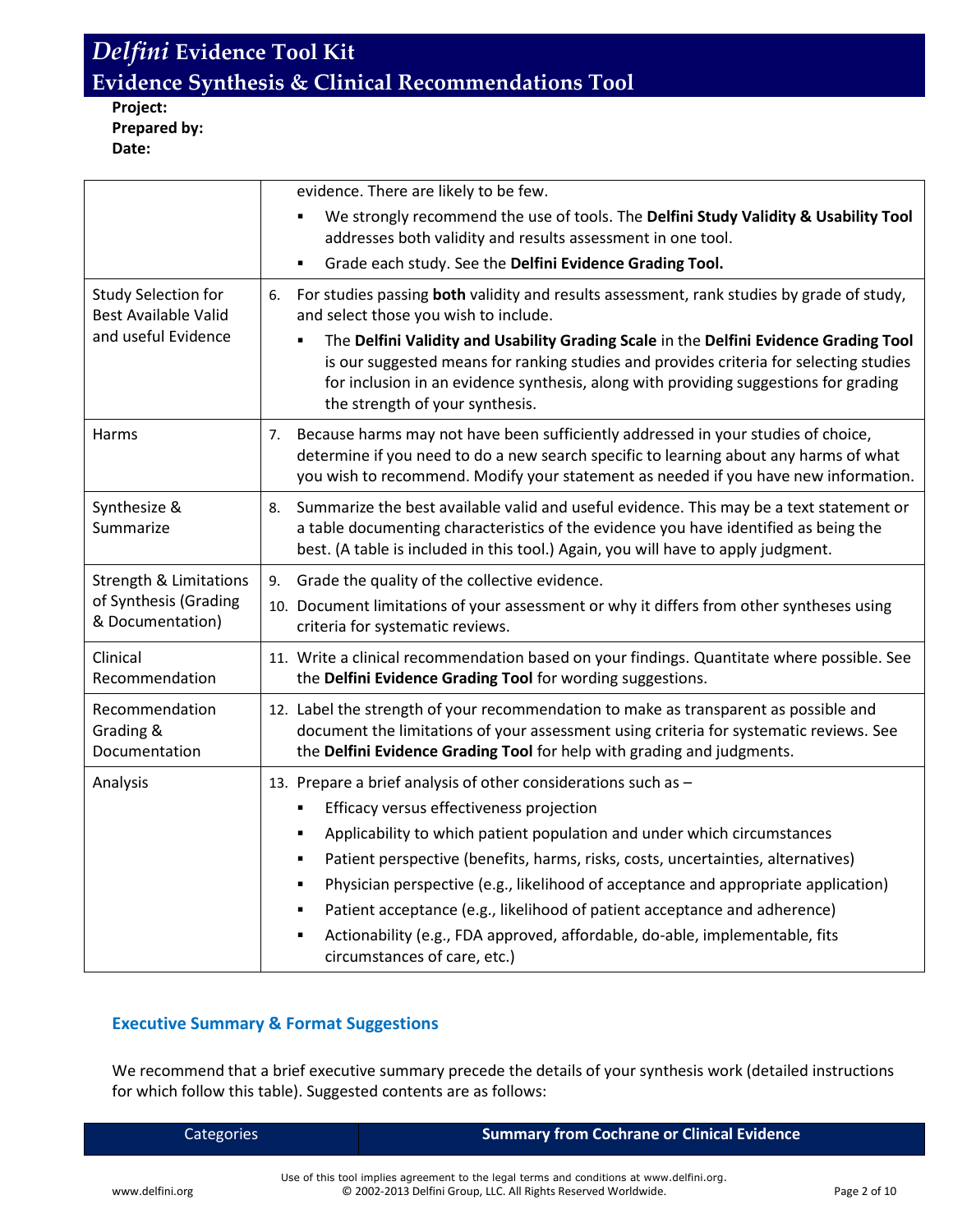**Project: Prepared by:**

**Date:**

| Categories                                    | <b>Summary from Cochrane or Clinical Evidence</b> |
|-----------------------------------------------|---------------------------------------------------|
| <b>Clinical Question</b>                      |                                                   |
| <b>Background Information</b>                 |                                                   |
| <b>General Information</b>                    |                                                   |
| Number of Included Studies                    |                                                   |
| Number of Subjects                            |                                                   |
| <b>Population Characteristics</b>             |                                                   |
| Homogeneity Information                       |                                                   |
| <b>Efficacy Summary</b>                       |                                                   |
| Overall Grade of your summary's               |                                                   |
| usefulness                                    |                                                   |
| <b>Concluding Statement</b>                   |                                                   |
| "Insufficient Evidence" Summary               |                                                   |
| Notes/Other                                   |                                                   |
| Judgments                                     |                                                   |
| Safety Summary                                |                                                   |
| Overall Grade of your summary's               |                                                   |
| usefulness                                    |                                                   |
| <b>Concluding Statement</b>                   |                                                   |
| "Insufficient Evidence" Summary               |                                                   |
| Notes/Other                                   |                                                   |
| Judgments                                     |                                                   |
| Summary Detail of Findings from Valid Studies |                                                   |
| List out a summary for each study             |                                                   |
| included                                      |                                                   |
| Author<br>$\blacksquare$                      |                                                   |
| Grade<br>٠                                    |                                                   |
| Brief critique<br>٠                           |                                                   |
| <b>Quantified results</b><br>٠                |                                                   |
| P-value<br>$\blacksquare$                     |                                                   |
| Other                                         |                                                   |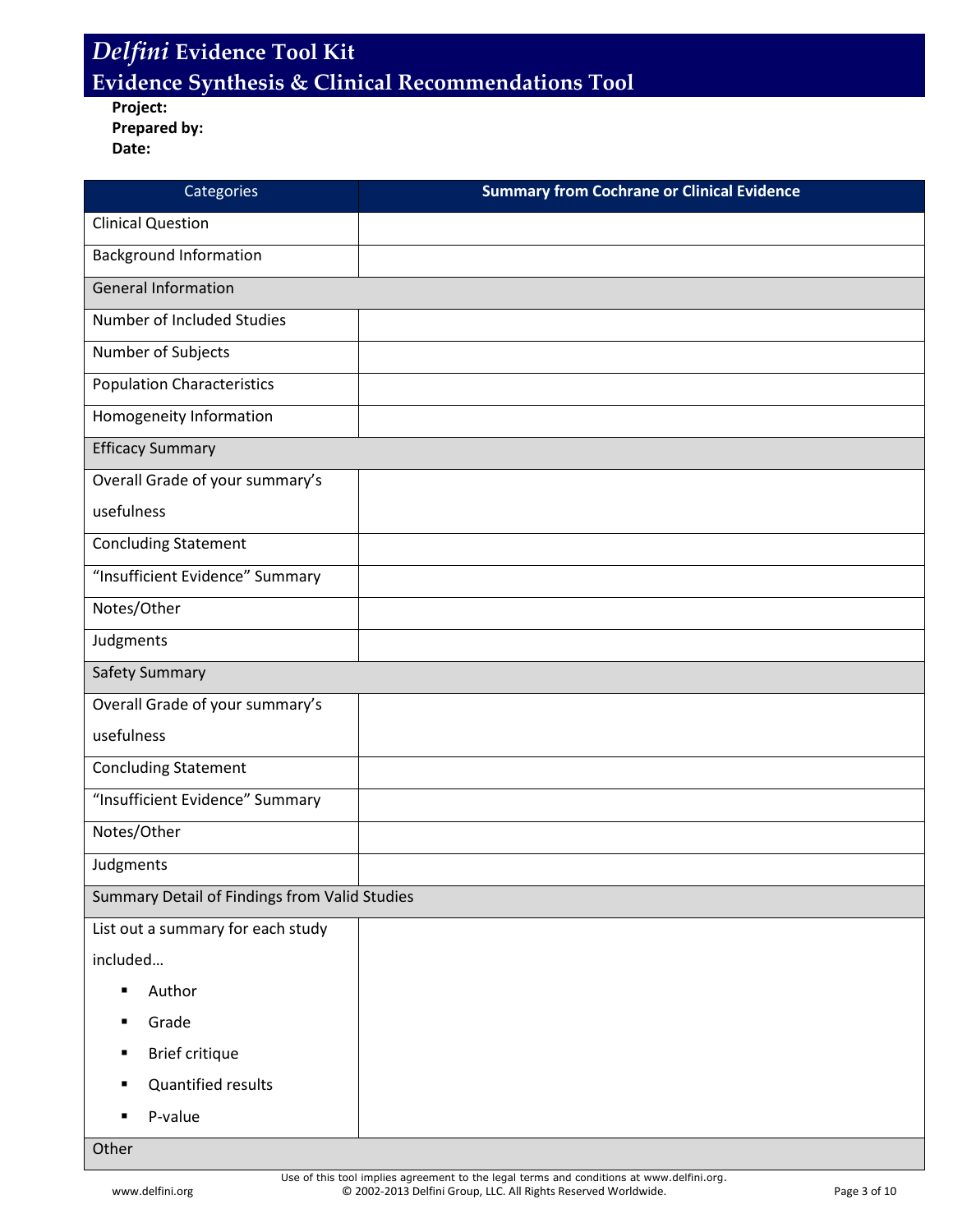**Project: Prepared by: Date:**

| Categories               | <b>Summary from Cochrane or Clinical Evidence</b> |
|--------------------------|---------------------------------------------------|
| Limitations of Your Work |                                                   |
| Notes/Other              |                                                   |

#### **Follow the Executive Summary with…**

Supporting Documentation

- FDA information
- Evidence synthesis tables
- **Search & filtering strategy (efficacy, harms, other)**
- **Selection criteria for studies**
- Methods used to determine validity and usability
- **Grading scheme**
- **Table of included studies**
- Critical appraisals of included studies
- **Table of excluded studies**
- References
- Glossary
- Conflicts of interest
- Reviewers
- Preparers
- Date

### **Examples for Suggestions for How to Do an Evidence Synthesis**

- 1. Imagine that you have conducted a literature search for a therapy question using Drug X for Condition Y. Your group is interested in adding another agent for women failing Drug Z. You have filtered your search to find the best available valid and useable evidence. You have selected three RCTs to review. They have some variations in their population.
- 2. You have done a validity review and you have evaluated the results of those studies you have found to be valid. Your assessment of the outcomes and results for Drug X looks like this:

Study 1. There is Grade A Evidence: Strong evidence of efficacy. It can be concluded that there is a reduction in mortality for non-pregnant women 45 to 60 years of age with condition Y, taking Drug X as compared to placebo within 5 years. The ARR for 5 years is 1.8%, 95% CI (1.25 to 2.5%). NNT for mortality reduction is estimated at NNT of 55, 95% CI (40 to 80)(5 years).

Study 2. There is Grade A Evidence: Strong evidence of efficacy. It can be concluded that there is a reduction in mortality for non-pregnant women 50 to 65 years of age with condition Y taking Drug X as compared to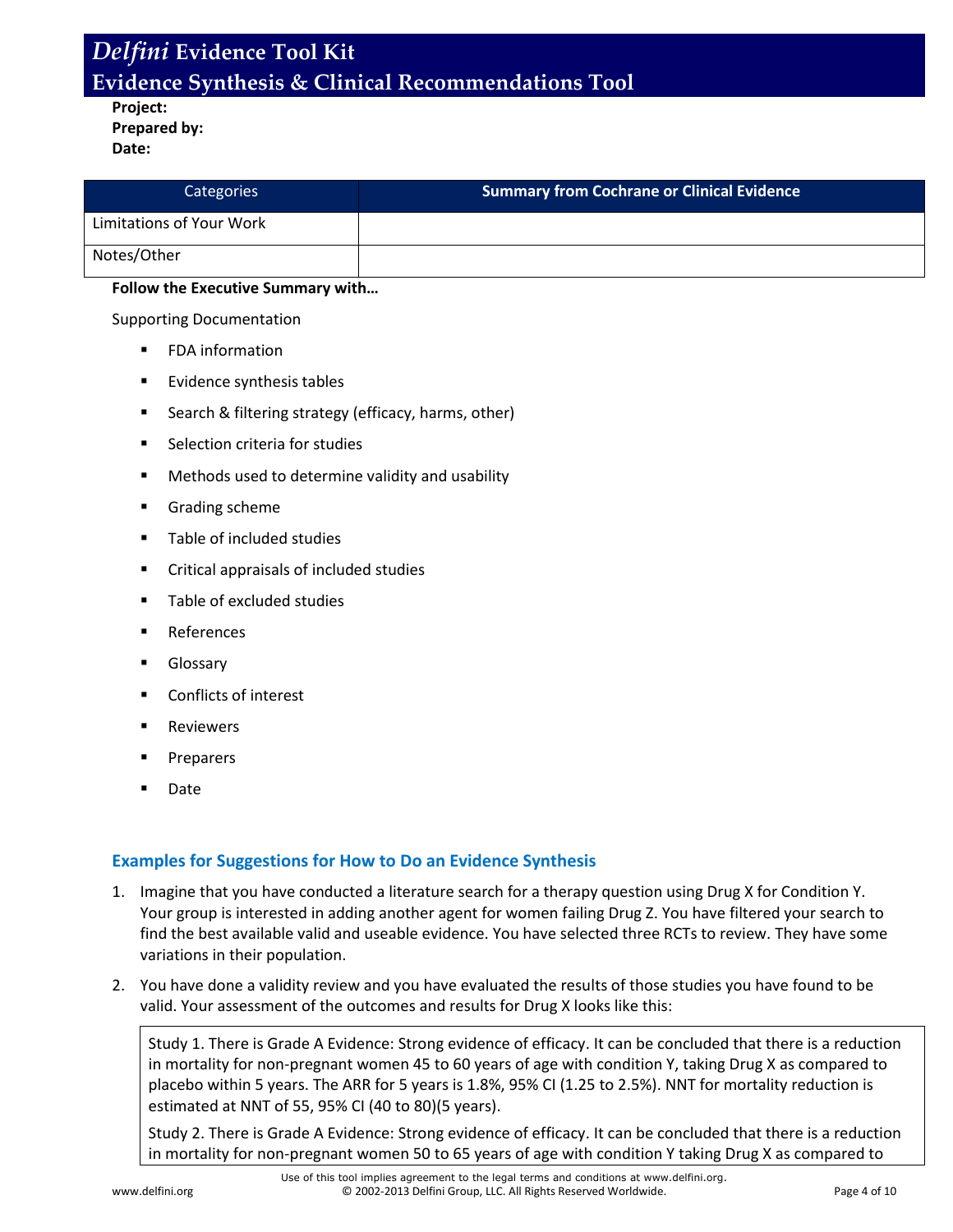**Project: Prepared by: Date:**

> placebo within 5 years. The ARR for 5 years is 2%, 95% CI (1 to 3%). NNT for mortality reduction is estimated at NNT of 50, 95% CI (33 to 100) (5 years).

Study 3. Grade UVU Evidence: Uncertain Evidence (Uncertain Validity and Uncertain Usefulness [See Appendix for explanation] .There is uncertain evidence of efficacy (reduction in mortality) and uncertain validity and usefulness due to small sample size, several weaknesses in methodology which indicates that Drug X might be of benefit in non-pregnant women 30 to 44 years of age. The ARR for 5 years is 5%, 95% CI (3 to 7). NNT for mortality reduction is estimated at 20, 95% CI (14 to 33) (5yrs).

- 3. You decide that you are going to summarize all three of the studies you will use the "uncertain study" because it is an RCT, there are few threats to validity and the results are going in a consistent direction with the other two good studies.
- 4. Applying your own judgment, you rate the level of usability of combination of these three studies that you have elected to summarize. You rate the combination of the studies as Grade A, USEFUL, i.e., the weight of the evidence receives an A grade even though study 3 receives an individual grade of UVU. You make this determination because the UVU study is going in the same direction as the Grade A studies, so overall you deem the weight of the information useful.

| <b>Grade of Usability</b>           | <b>Strength of Evidence</b>                                                                                                                                                    |  |
|-------------------------------------|--------------------------------------------------------------------------------------------------------------------------------------------------------------------------------|--|
| $\bullet$ Grade A:<br><b>Useful</b> | The weight of the evidence appears sufficient to use in making health care decisions.<br>Several well-designed and conducted studies that consistently show similar<br>results |  |

Note: Because of the Grade UVU study, some groups might elect to give this a Grade B, which is a reasonable choice as well. Evidence grading involves a great deal of judgment.

5. While assessing this information as useful, you realize that you need to apply your own judgment in determining how the information is to be used. Some groups might decide on a conservative approach due to the uncertainty of Study 1 and the likelihood of realizing results smaller than efficacy in the other studies. Such a group might decide to –

Recommend an interpretation of NNT=50 to 55 (5yrs) for ages 45 to 65, with a statement that there is uncertain evidence of benefit for women 30 to 44 and no evidence for women at other ages.

Another group might decide to "keep it simple" and recommend an interpretation of NNT=50 (5yrs) for ages 30 to 65. Judgment will vary between evaluators.

- 6. You would then prepare your text summary or your evidence synthesis table (see below) and quantitative statements.
- 7. From that you will write a clinical recommendation and document its limitations.

### **Example of an Evidence Synthesis Table**

You may choose to use the following table instead of, or in addition to, an **Evidence Synthesis Text Summary Statement** – see below for the text example.

| <b>Item</b>                          | <b>Example Entry</b>                                                                                                                                       |              |
|--------------------------------------|------------------------------------------------------------------------------------------------------------------------------------------------------------|--------------|
| 1. Intervention or Exposure (include | Drug X 4 mg tid                                                                                                                                            |              |
| www.delfini.org                      | Use of this tool implies agreement to the legal terms and conditions at www.delfini.org.<br>© 2002-2013 Delfini Group, LLC. All Rights Reserved Worldwide. | Page 5 of 10 |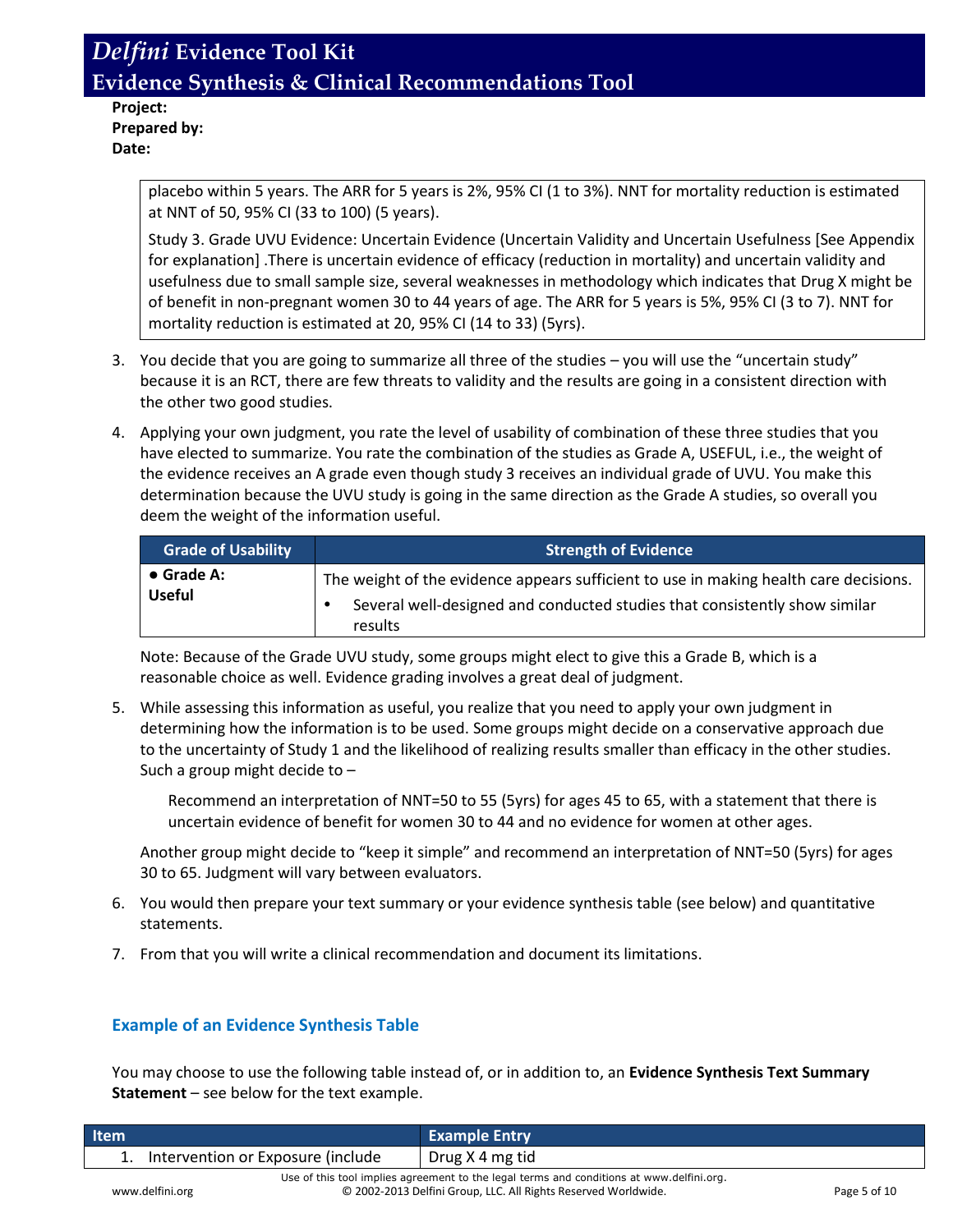**Project: Prepared by: Date:**

| <b>Item</b> |                                         | <b>Example Entry</b>                                                 |
|-------------|-----------------------------------------|----------------------------------------------------------------------|
|             | characteristics and parameters such     |                                                                      |
|             | as dosing)                              |                                                                      |
|             | 2. Grade of Evidence Synthesis          | Grade A: Useful                                                      |
| 3.          | Clinical significance:                  | Mortality                                                            |
|             | Is there direct evidence of benefit in  |                                                                      |
|             | the following areas?                    |                                                                      |
|             | Morbidity, mortality, symptom relief,   |                                                                      |
|             | functioning, health related quality of  |                                                                      |
|             | life                                    |                                                                      |
| 4.          | Population (including disease           | Women ages 30 to 65 (excluding pregnant women)                       |
|             | spectrum, risk groups, etc. and         |                                                                      |
|             | documentation of exclusions)            |                                                                      |
| 5.          | Indication                              | <b>With Condition Y</b>                                              |
| 6.          | Line of therapy                         | Second line-you have approved Drug Z                                 |
|             | 7. Comparator                           | Placebo                                                              |
| 8.          | Head-to-head or equivalence trials      | None                                                                 |
|             | (include grade and information about    |                                                                      |
|             | study quality)                          |                                                                      |
| 9.          | Based on study types                    | <b>RCTs</b>                                                          |
|             | 10. Quality of studies:                 | Grade A: Well-done, valid and useful RCTs for women, ages 45 to 65   |
|             | Grade                                   | Two studies                                                          |
|             | Number of studies                       | Total $n = 15,432$                                                   |
|             | N<br>٠                                  |                                                                      |
|             | Summary of validity and                 | Grade UVU: Uncertain validity and usability of RCT for women, ages   |
|             | usefulness                              | 30 to 44                                                             |
|             | Other key details as applicable<br>٠    | 1 study<br>п                                                         |
|             |                                         | Total $n = 241$<br>٠                                                 |
|             |                                         | Uncertainty due to small sample size, 2% loss to follow-up and<br>п  |
|             |                                         | one patient crossed over to therapy                                  |
|             | 11. Grade and Results (include NNT [CI] | Grade A: Women 45 to 65: NNT 50 to 55, 95% CI (33 to 100)(5<br>٠     |
|             | and study time period)                  | yrs) drug X vs placebo                                               |
|             |                                         | Grade UVU: Women 30 to 44: NNT 20, 95% CI (14 to 33) (5 yrs)<br>п    |
|             |                                         | drug X vs placebo                                                    |
|             | 12. Uncertainties                       | Pregnant women since excluded from all studies.<br>٠<br>٠            |
|             |                                         | Women of childbearing age due to uncertainty re: fetal effects.      |
|             | 13. Alternatives                        | None for those failing Drug Z<br><b>Equivalent to Drug Z</b>         |
|             | 14. Cost<br>15. Review Limitations      | Unable to do a systematic review, but attempted as many steps<br>٠   |
|             |                                         | as possible.                                                         |
|             |                                         | Did not test for heterogeneity, but did qualitative analysis of<br>п |
|             |                                         | homogeneity and did review CI's, RRR and point estimates.            |
|             |                                         | Inclusion of Grade U evidence because of need for help for this<br>٠ |
|             |                                         | population and no better evidence - however, study is going in       |
|             |                                         | same direction as Grade A studies                                    |
|             | 16. Harms                               | Harms or potential harms may include skin rash. Harms data is not    |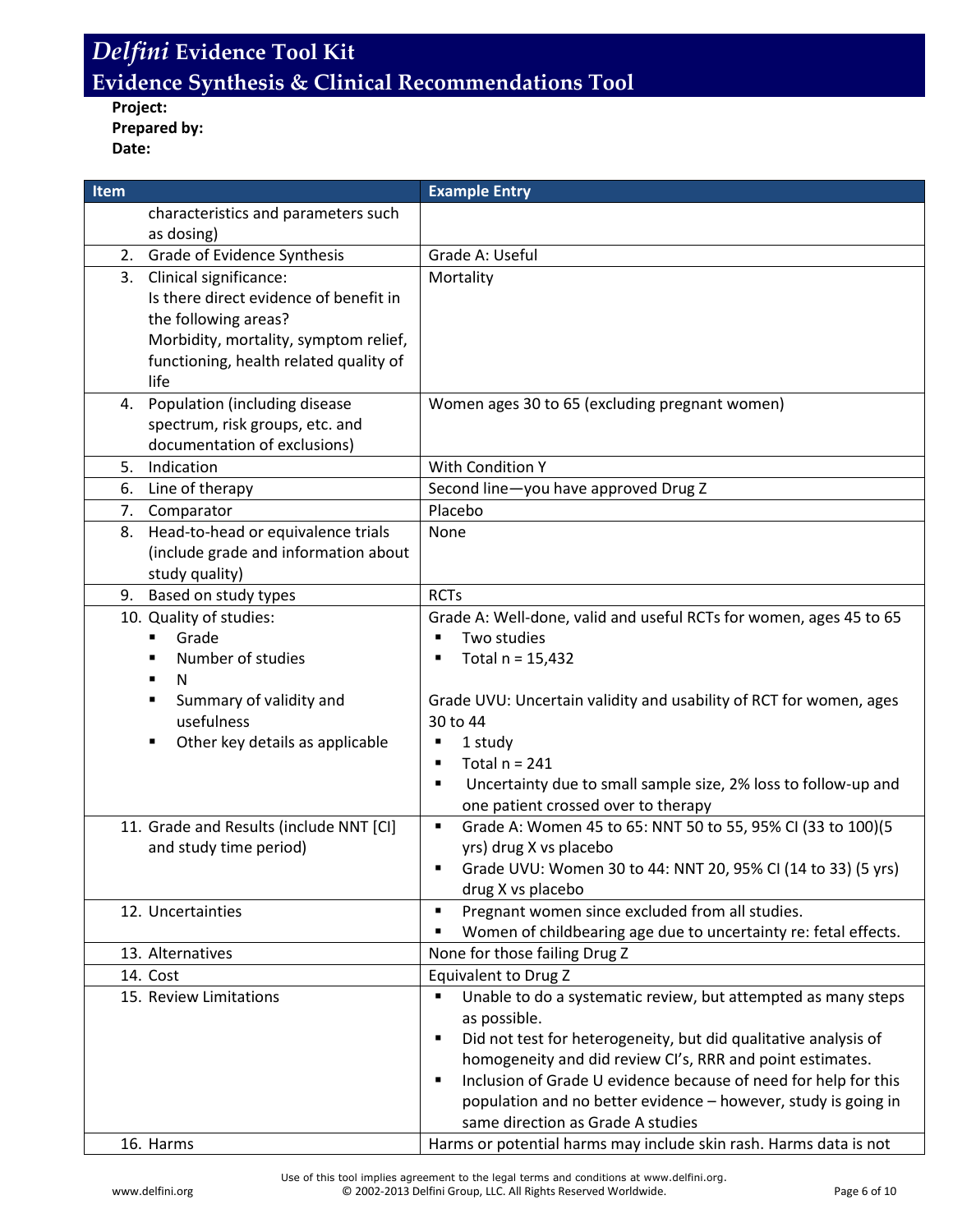## **Project: Prepared by: Date:**

| Item                                                   | <b>Example Entry</b>                                                                  |
|--------------------------------------------------------|---------------------------------------------------------------------------------------|
|                                                        | from RCTs. Harms data is from post-marketing surveillance studies                     |
|                                                        | (case reports). All studies excluded pregnant women and there are no                  |
|                                                        | reports of use specific to pregnant subpopulations.                                   |
| 17. Usability statement (e.g., "There is               | There is strong evidence of efficacy. It can be concluded that Drug X                 |
| strong, moderate or uncertain                          | in comparison to placebo reduces mortality by approximately 1.8% to                   |
| evidence to conclude efficacy.")                       | 2% 95% CI (1.25 to 2.5%) in women, aged 45 to 65, with Condition Y                    |
| Considering addressing any                             | and who are not pregnant. NNT for prevention of overall mortality is                  |
| exclusions, limiting circumstances,                    | estimated to be 50 to 55, 95% CI (33 to 100) (5 yrs).                                 |
| results for the comparator and                         |                                                                                       |
| statements about risks or harms.                       | There is uncertain evidence of efficacy in women, aged 30 to 44 and                   |
|                                                        | who are not pregnant, as compared to placebo.                                         |
|                                                        | <b>Clinical Recommendation &amp; Other Considerations Based on Evidence Synthesis</b> |
| 18. Grade for Clinical Recommendation &<br>Reason      | Grade B: Possibly Useful                                                              |
|                                                        | We feel the weight of the evidence is Grade A; however, our clinical                  |
|                                                        | recommendation includes advice for a younger population which is                      |
|                                                        | not strongly supported by this evidence. We apply a conservative                      |
|                                                        | approach for this reason.                                                             |
| 19. Recommendation for population                      | Women with Condition Y failing Drug Z and who are not pregnant                        |
| 20. Under what circumstances                           | See above                                                                             |
| 21. Intervention (include characteristics              | Drug X 4 mg tid                                                                       |
| and parameters such as dosing)                         |                                                                                       |
| 22. Projection of efficacy or effectiveness            | NNT effectiveness for reduction of overall mortality is estimated to be               |
| (consider recommendation for                           | approximately 50 to 55 (5 yrs)                                                        |
| downward adjustment of efficacy to                     |                                                                                       |
| effectiveness)                                         |                                                                                       |
| 23. Caution on Harms                                   | Patients should be advised of the possibility of rash.                                |
|                                                        | Drug should be used conservatively in pregnant women who should                       |
|                                                        | be advised of uncertain effects on fetuses due to lack of information.                |
| 24. Actionability                                      | Yes                                                                                   |
| 25. Considerations from physician                      | Should be well-received since there are no reasonable alternatives                    |
| perspective                                            | and good safety profile.                                                              |
| 26. Considerations from patient                        | Should be well-received since there are no reasonable alternatives for                |
| perspective                                            | patients failing Drug Z and good safety profile.                                      |
| 27. Limitations of Clinical                            | Uncertainty re: population 30 to 44. Chose conservative NNT for                       |
| Recommendation<br>28. Text Statement for Your Clinical | effectiveness estimate. Results may be better in practice.                            |
| Recommendation                                         | For women with condition Y, ages 30 to 65-and who are not                             |
|                                                        | pregnant-failing therapy on Drug Z, consider use of Drug X as a                       |
|                                                        | second line therapy to reduce mortality-NNT estimate =50 to 55 (5                     |
|                                                        | yrs).                                                                                 |
|                                                        | This clinical recommendation is rated Grade B: Possibly Useful                        |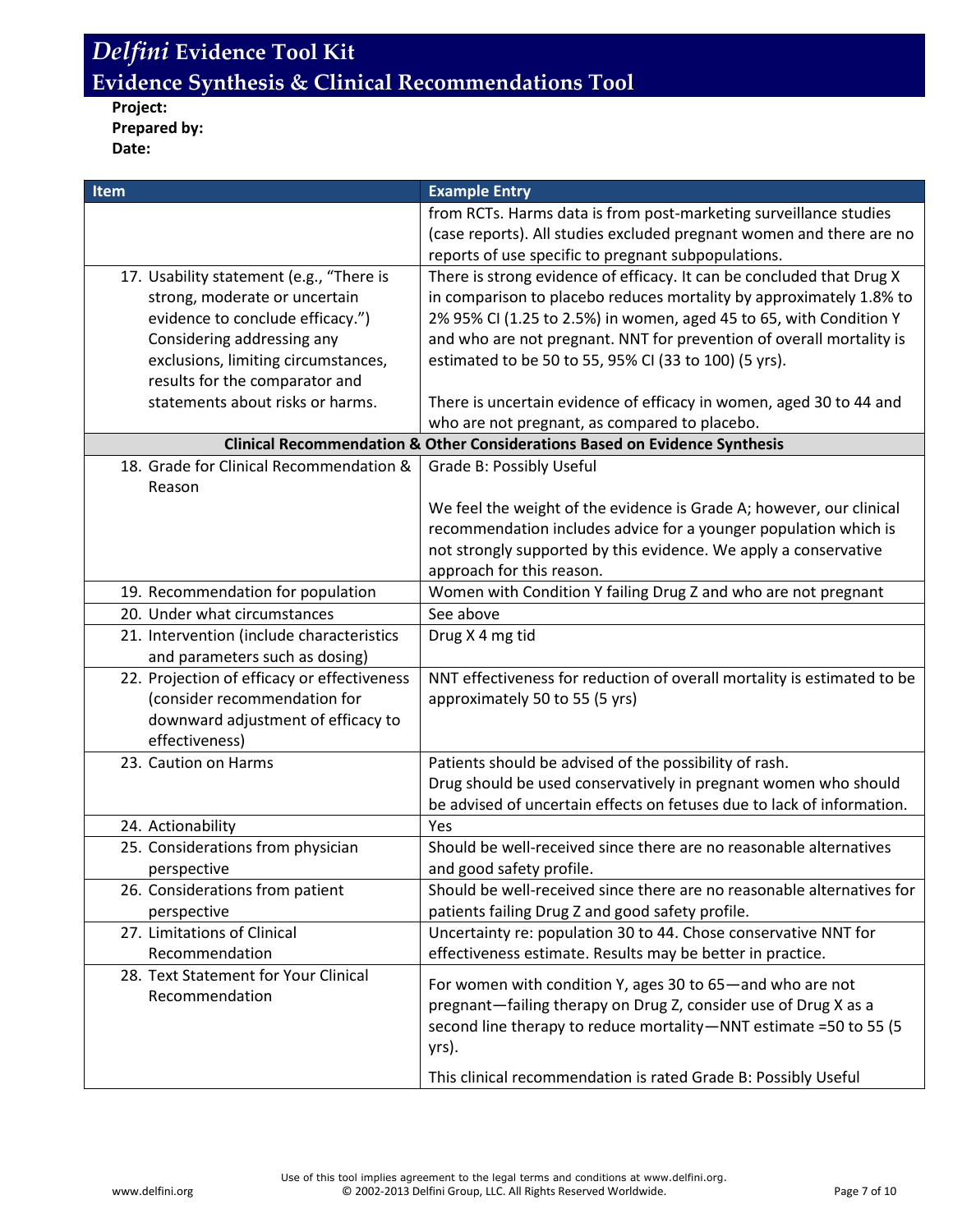**Project: Prepared by: Date:**

#### **Example of Evidence Synthesis Text Summary Statement**

You may choose to use this method instead of, or in addition to, an **Evidence Synthesis Table** – see above for the table example and below for the actual format that you can fill in.

#### **Evidence Synthesis Text Summary Statement:**

**Interpretation of the Weight of the Evidence**

### **This evidence synthesis for Drug X is based on three studies and overall, this evidence is rated as grade A (valid and useful).**

For women of 45 to 65 years of age, who are not pregnant, with Condition Y evidence is Grade A: Strong Evidence of efficacy. It can be concluded that there is benefit in mortality reduction for women, 45 to 65 years of age with Condition Y taking Drug X when compared to placebo within a 5 year time period as measured by death certificate. The ARR for 5 years is 1.8%, 95% CI (1.25% to 2.5%). NNT for overall mortality reduction is estimated at 50 to 55, 95% CI (40 to 80). Harms or potential harms may include skin rash. There is no statistically significant harms data from RCTs.

For women of 30 to 44 years of age, who are not pregnant, with Condition Y evidence is Grade UVU: Uncertain Evidence of efficacy. There is evidence of uncertain validity and usefulness due to small sample size and a few minor threats to validity i.e., 2% loss to follow-up, one patient assigned to placebo but treated with agent, which indicates Drug X might benefit this population, as compared to placebo but this is uncertain. There is one study with reported benefit in mortality reduction for women, 30 to 44 years of age with Condition Y taking Drug X compared to placebo within a 5 year time period as measured by death certificate. The ARR for 5 years is 5%, 95% CI (3% to 7%). NNT for overall mortality reduction is estimated at 20, 95% CI (14 to 33). Harms or potential harms may include skin rash. There is no statistically significant harms data from RCTs.

No studies have been done on women younger than 30 or older than 65.

#### **Harms/Risks**

Cause and effect can only be concluded from randomized controlled trials (RCTs). Harms data is not from RCTs. Harms data is from post-marketing surveillance studies (case reports). Harms or potential harms may include skin rash. All studies excluded pregnant women and there are no reports of use specific to pregnant subpopulations.

Conservative estimates should be applied to adjust for efficacy versus effectiveness.

## **Example of a Resulting Clinical Recommendation**

**For women with condition Y, ages 30 to 65 – and who are not pregnant – failing therapy on Drug Z, consider use of Drug X as a second line therapy to reduce mortality – NNT estimate =50 to 55 (5 yrs).**

**This clinical recommendation is rated Grade B:** Possibly Useful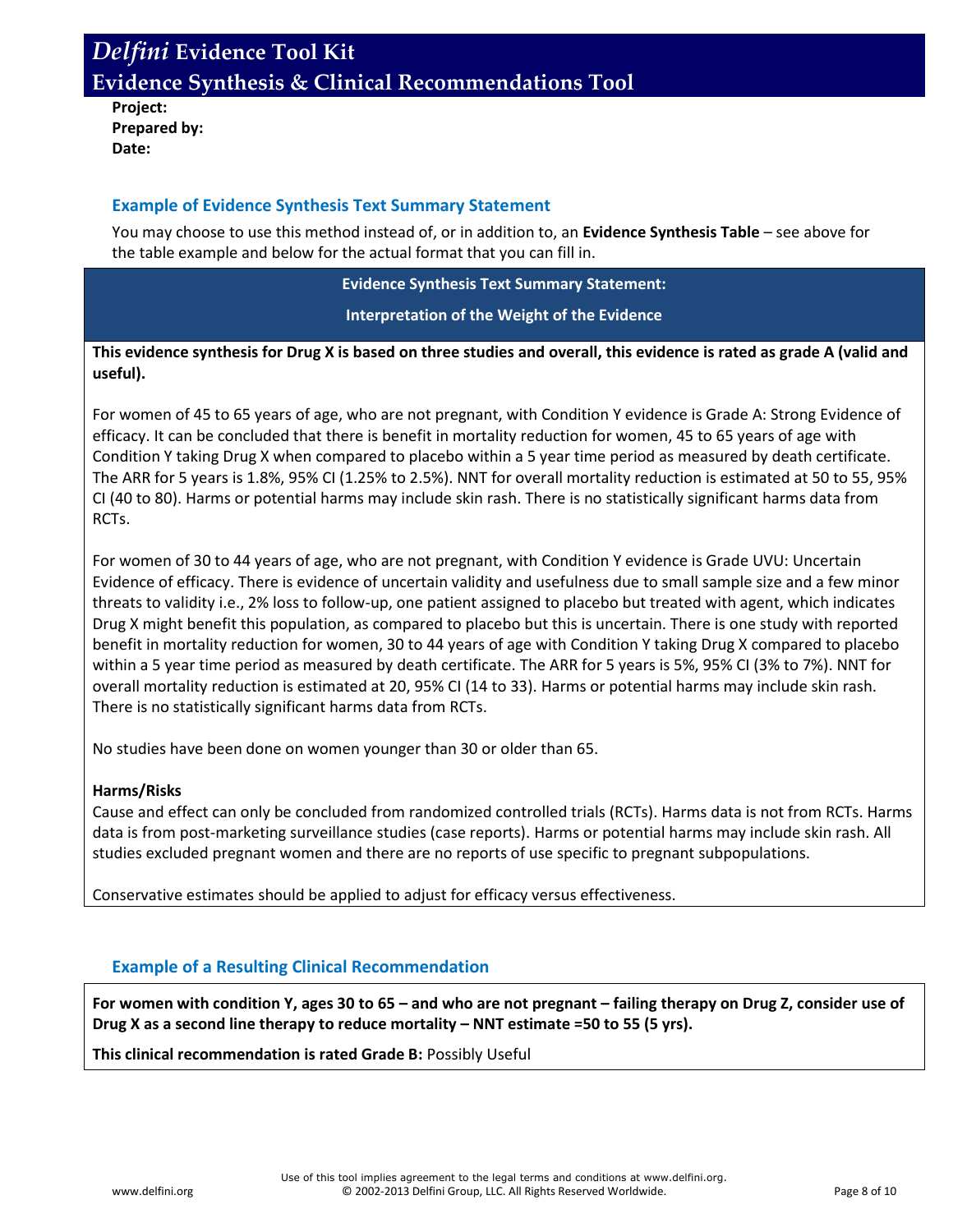**Project: Prepared by: Date:**

Note that in this example, the weight of the evidence is given a Grade A, but the resulting clinical recommendation is given a Grade B because of the way in which the UVU study was used to include treatment advice for patients in the younger age category based on more uncertain evidence.

### **Evidence Synthesis Table**

You may choose to use instead of, or in addition to, an **Evidence Synthesis Text Summary Statement**—see above for the text example.

| <b>Evidence Synthesis Table</b> |                                     |  |
|---------------------------------|-------------------------------------|--|
| 1.                              | Intervention or Exposure            |  |
|                                 | (include characteristics            |  |
|                                 | and parameters such as              |  |
|                                 | dosing)                             |  |
|                                 | 2. Grade of Evidence                |  |
|                                 | Synthesis                           |  |
|                                 | 3. Clinical significance:           |  |
|                                 | Is there direct evidence of         |  |
|                                 | benefit in the following            |  |
|                                 | areas?                              |  |
|                                 | Morbidity, mortality,               |  |
|                                 | symptom relief,                     |  |
|                                 | functioning, health related         |  |
|                                 | quality of life                     |  |
|                                 | 4. Population (including            |  |
|                                 | disease spectrum, risk              |  |
|                                 | groups, etc. and                    |  |
|                                 | documentation of                    |  |
|                                 | exclusions)                         |  |
| 5.                              | Indication                          |  |
| 6.                              | Line of therapy                     |  |
| 7.                              | Comparator                          |  |
| 8.                              | Head-to-head or                     |  |
|                                 | equivalence trials (include         |  |
|                                 | grade and information               |  |
|                                 | about study quality)                |  |
| 9.                              | Based on study types                |  |
|                                 | 10. Quality of studies:             |  |
|                                 | Grade<br>$\blacksquare$             |  |
|                                 | Number of studies<br>$\blacksquare$ |  |
|                                 | N<br>$\blacksquare$                 |  |
|                                 | Summary of validity<br>٠            |  |
|                                 | and usefulness                      |  |
|                                 | Other key details as                |  |
|                                 | applicable                          |  |

Use of this tool implies agreement to the legal terms and conditions at www.delfini.org. www.delfini.org entitled the CD 2002-2013 Delfini Group, LLC. All Rights Reserved Worldwide. Page 9 of 10